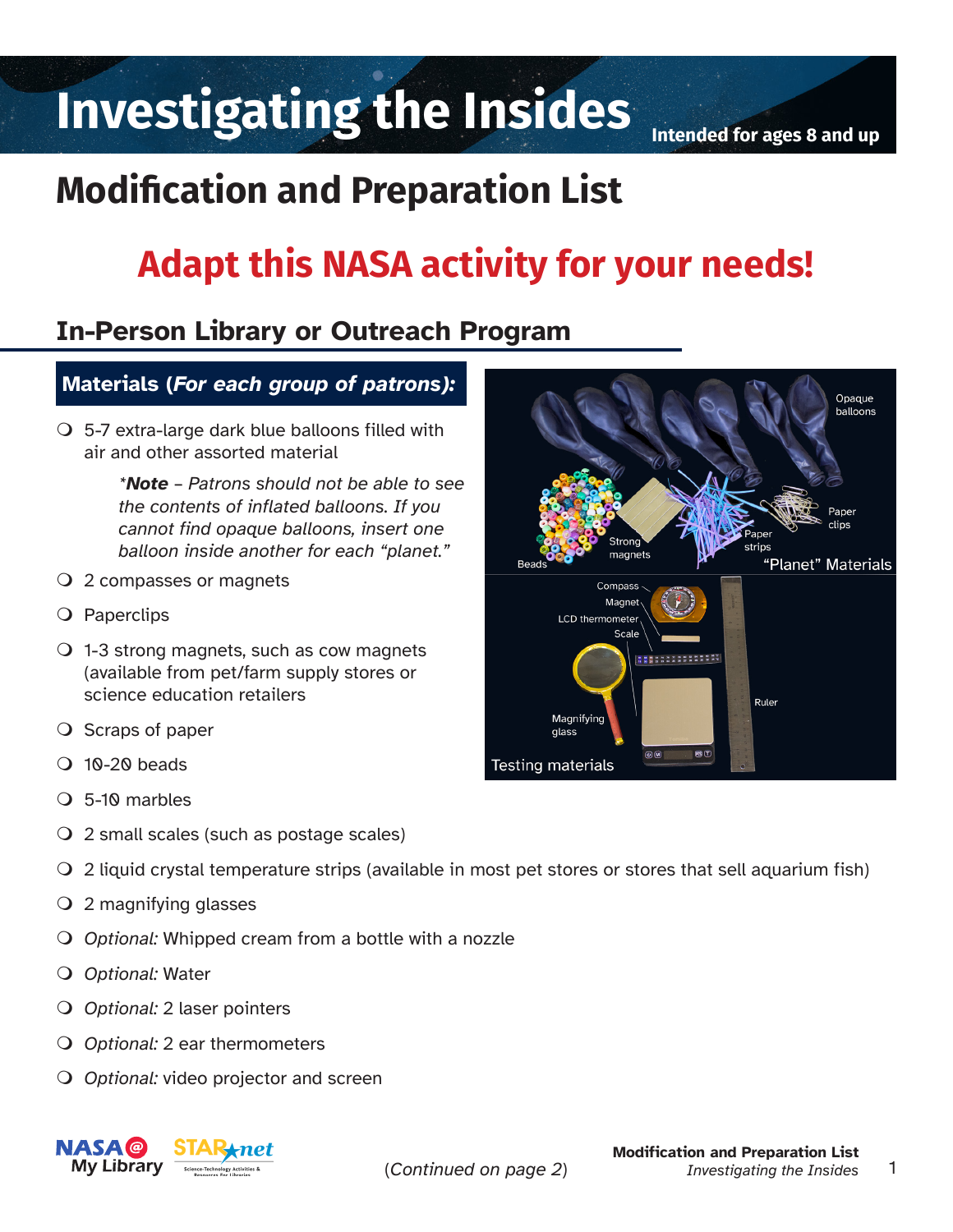### **For each participant:**

- [Investigating the Insides observation sheet](https://www.lpi.usra.edu/education/explore/solar_system/activities/JournalPages_25.pdf)
- $\overline{Q}$  1 pencil or pen

## **For the facilitator:**

- **Q** [Activity Facilitation Guide](https://www.lpi.usra.edu/education/explore/solar_system/activities/insides/)
- **O** Optional: Background information
	- *• STAR Net* [Blog: Investigating the Insides Fundamental Science Concepts](https://www.starnetlibraries.org/our-blue-planet-earth-featured-activity-investigating-the-insides/)
	- [About Jupiter's Family Secrets background info](https://www.lpi.usra.edu/education/explore/solar_system/activities/insides/)

## **Preparation:**

*1-3 months prior to the program:*

- $\Omega$  Review the activity facilitation guide and background information.
- [Watch the How-To Video](https://www.youtube.com/watch?v=3LuDGKAoA7I&t=11s)
- Order/gather materials.
- $\bigcirc$  Prepare and distribute promotional materials for the activity, including flyers, posters, library website, online event calendar, and social media posts.

#### *The day/week before the program:*

- $\bigcirc$  Prepare the balloons: Stretch out the balloon, then place items such as a magnet, one or more paperclips, several beads, or several marbles in it and inflate it. Consider adding some water from a faucet for some of the balloons. *If you can see through an inflated balloon, use 2 balloons instead of one (placing one balloon inside another with the interior balloon's mouth extending out). Fill the interior balloon first, then tie it and push it into the exterior balloon, then inflate the exterior balloon.* Repeat for each "planet" you would like to include.
- $\Omega$  Print the observation sheets

#### *Day of Program:*

- $\bigcirc$  Set out the balloon "planets," observation sheets, and remainder of the materials on a variety of tables for patrons to use.
- $\bigcirc$  Optional: set up a video projector and screen, to show one of the videos to introduce the topic.
- $\bigcirc$  Begin with introductions and an ice breaker, such as "What is your favorite planet?"

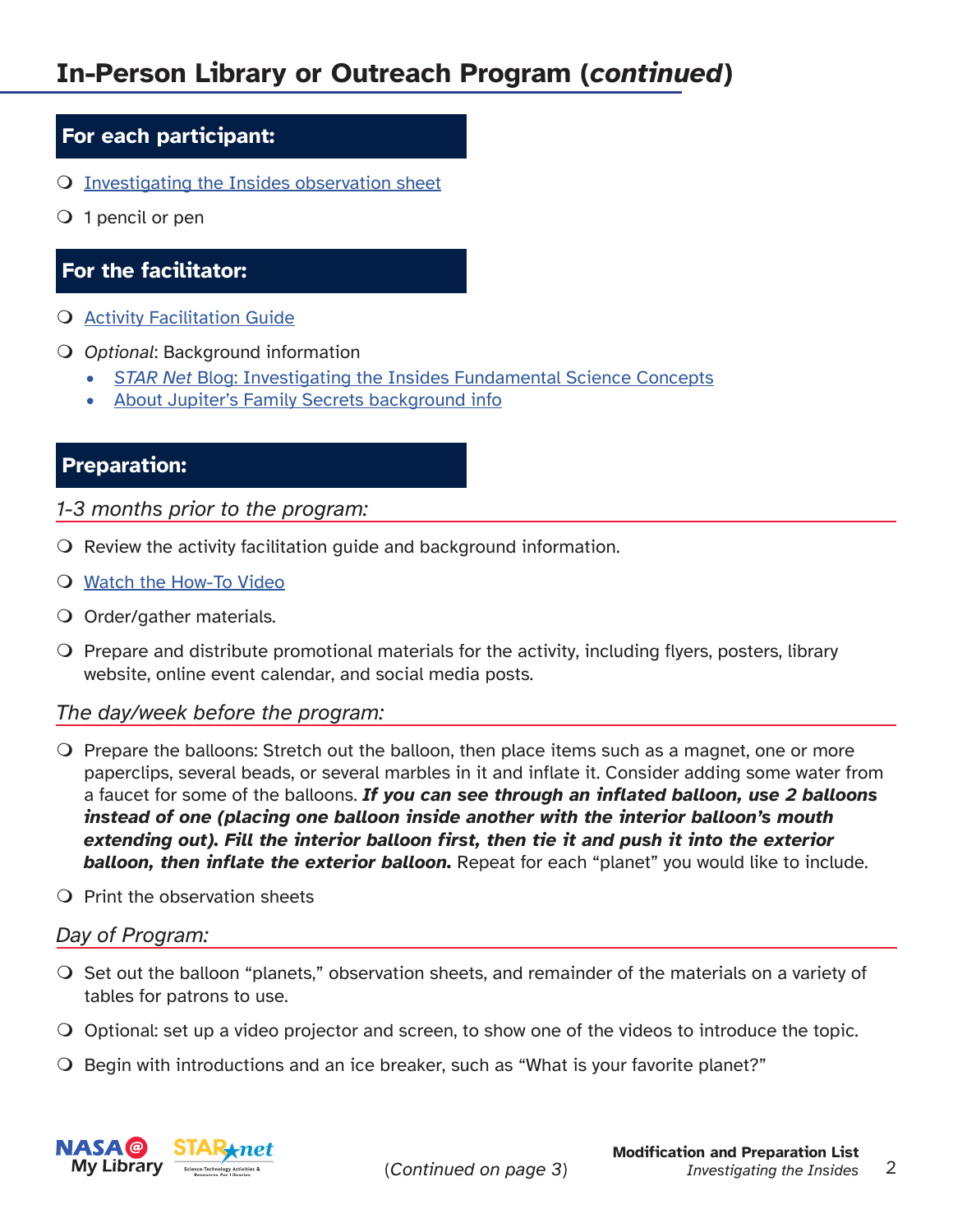## **In-Person Library or Outreach Program (***continued***)**

### *Day of Program (continued):*

- Discuss Ocean Worlds. Invite patrons to share their ideas about what an ocean world is, and (optional) invite patrons to view one or more of the following videos:
	- *• [Are There Oceans on Other Worlds?](https://www.youtube.com/watch?v=1p-SmukIL-M)*
	- *• [What You Need to Know About Ocean Worlds](https://www.youtube.com/watch?v=_9AYw2EQm8s)*
	- *• [Europa: Ocean World](https://europa.nasa.gov/resources/54/europa-ocean-world/)*
- $\Omega$  Invite participants to use the provided tools to investigate the balloon "planets." Use [Guide on the](https://www.starnetlibraries.org/resources/guide-on-the-side/) [Side facilitation strategies](https://www.starnetlibraries.org/resources/guide-on-the-side/), such as the question prompts provided in the activity facilitation guide.
- Conclude with a discussion about how the balloons might model some features of Ocean Worlds and how scientists might study an Ocean World.

## **Virtual Program**

## **Materials:**

*In addition to the above materials, you will need:*

- O Computer and Internet access
- $\bigcirc$  Web camera for full screen viewing
- Microphone
- *Optional*: If possible, include a second camera (*such as an ELMO Camera*) to focus on your hands while demonstrating the activity.

## **Preparation:**

### *1-2 months before program:*

- $\overline{O}$  Set up a registration link for the program using an online platform such as Zoom, GoTo Meetings, or Facebook Live.
- $\Omega$  Promote program on social media, library website, event calendar, etc.
- Watch the [NASA@ My Library STEAM Strategies: Virtual Programs video.](https://www.youtube.com/watch?v=SJSsEl04Seo)
- O Order/gather materials.

#### *Week before program:*

 $\Omega$  Prepare three balloon "planets," each with different materials. For example, put a magnet in one, paper clips in the second, and plastic beads in the third, so they will each have different weights and interactions with external magnets.